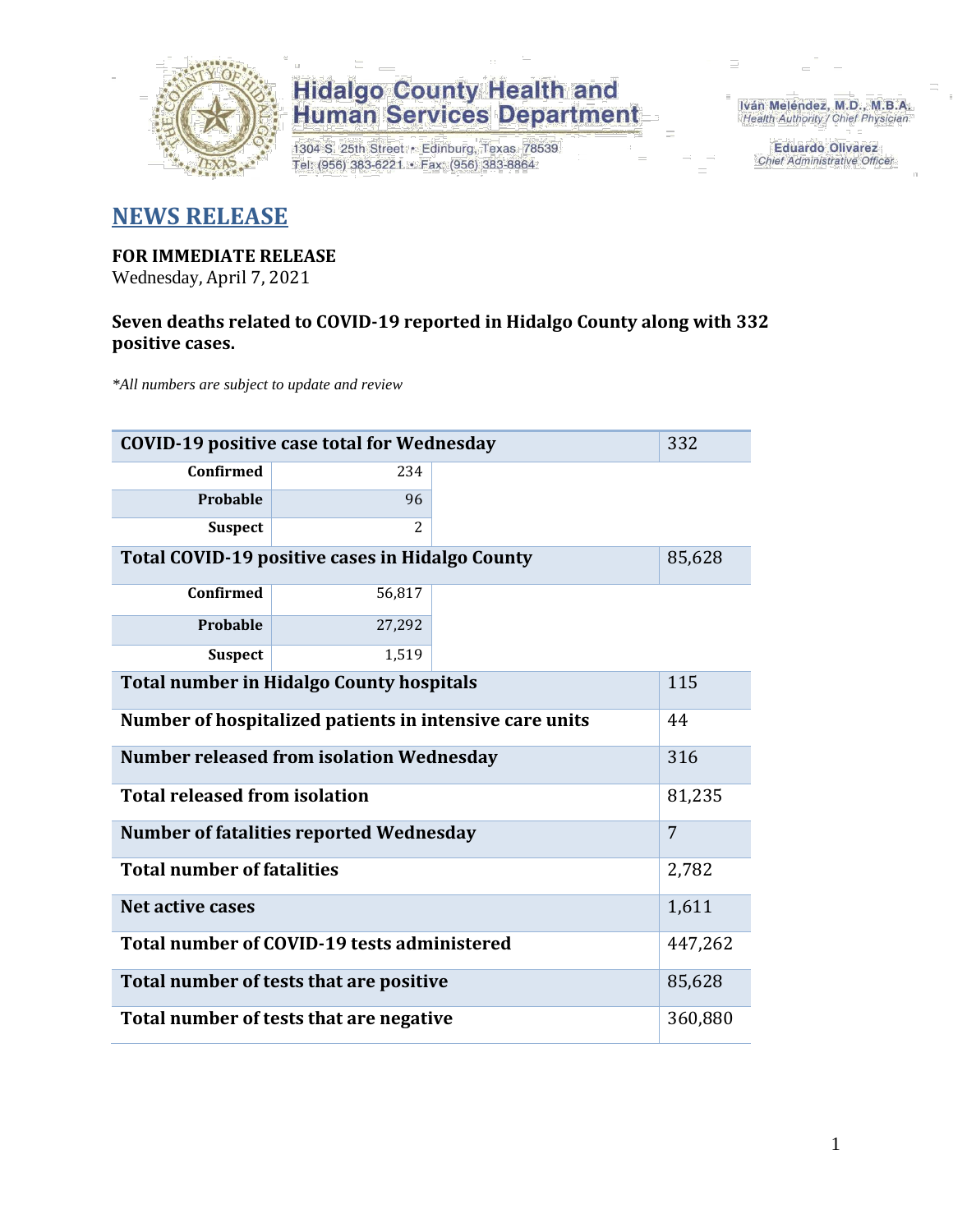

1304 S. 25th Street · Edinburg, Texas 78539 Tel: (956) 383-6221 · Fax: (956) 383-8864

Iván Meléndez, M.D., M.B.A. Health Authority / Chief Physician

> **Eduardo Olivarez Chief Administrative Officer**

*Hidalgo County uses the case status definition provided by the Texas Department of State Health Service's 2020 Epi Case Criteria Guide revised November 2020.*

- *1. Confirmed: A person who has tested positive through a molecular or PCR (oral or nasal swabs) test that looks for the presence of the virus's genetic material.*
- *2. Probable: A person who meets presumptive laboratory evidence through detection of COVID-19 by antigen test in a respiratory specimen.*
- *3. Suspect: A person who meets supported laboratory evidence through detection of specific antibodies in serum, plasma, whole body, and no prior history of being confirmed or probable case.*

*For more information of case status definition for COVID-19, please refer to:*

[https://www.dshs.state.tx.us/IDCU/investigation/epi-case-criteria-guide/2020-Epi-Case-Criteria-](https://www.dshs.state.tx.us/IDCU/investigation/epi-case-criteria-guide/2020-Epi-Case-Criteria-Guide.pdf)[Guide.pdf](https://www.dshs.state.tx.us/IDCU/investigation/epi-case-criteria-guide/2020-Epi-Case-Criteria-Guide.pdf)

The deaths include:

|                | Age   | Gender | City           |
|----------------|-------|--------|----------------|
| 1              | 50s   | Male   | Edinburg       |
| $\overline{2}$ | 70+   | Female | Edinburg       |
| 3              | 70+   | Female | Edinburg       |
| 4              | 60s   | Male   | <b>Mission</b> |
| 5              | $70+$ | Male   | Mission        |
| 6              | 40s   | Male   | Pharr          |
| 7              | 70+   | Female | Weslaco        |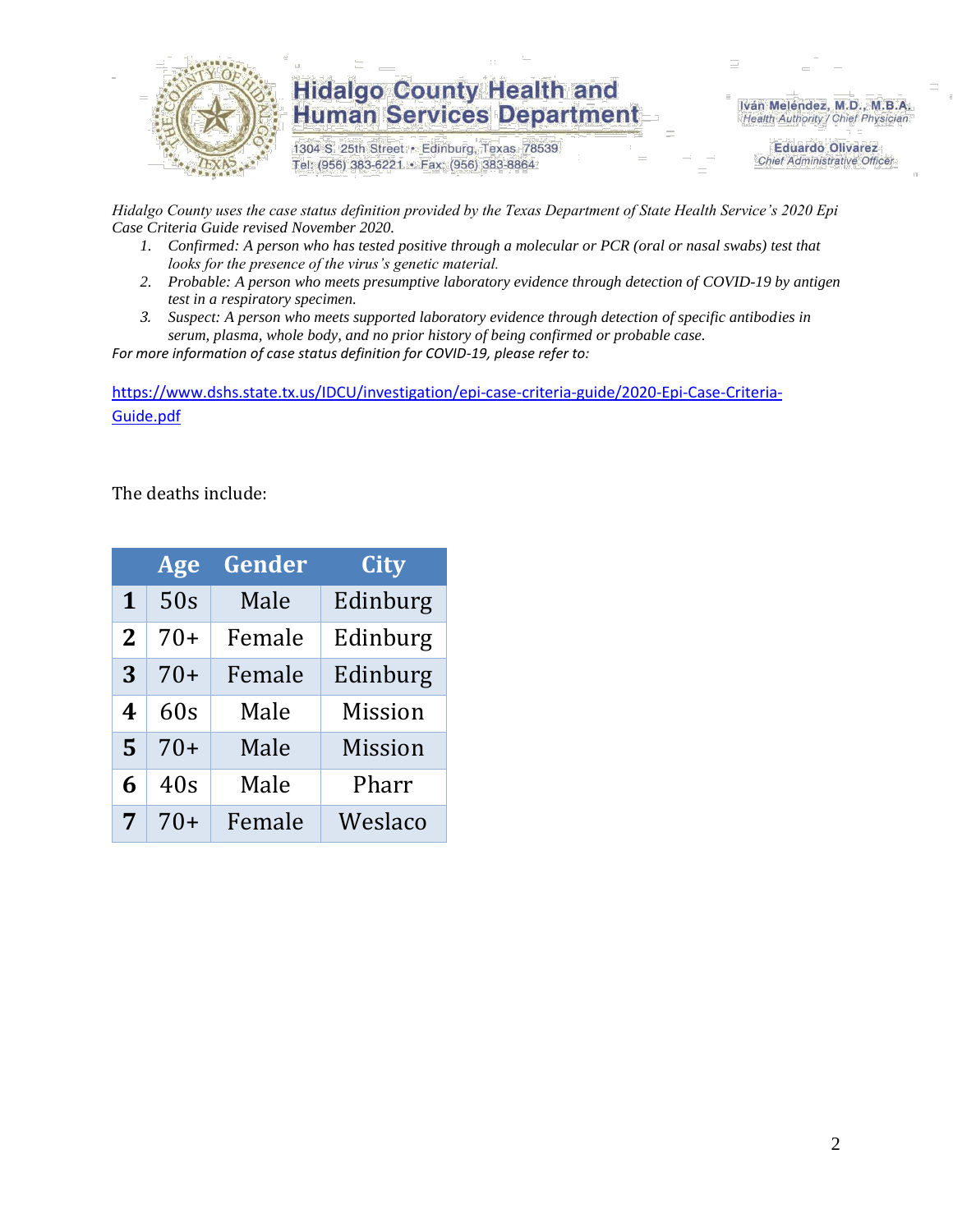

1304 S. 25th Street • Edinburg, Texas 78539<br>Tel: (956) 383-6221 • Fax: (956) 383-8864

Iván Meléndez, M.D., M.B.A.<br>Health Authority / Chief Physician

**Eduardo Olivarez** Chief Administrative Officer

#### Wednesday, April 7, 2021 positive cases include:

|                  | Age<br><b>Range</b> | Gender                    | <b>City</b> |     | Age<br><b>Range</b> | Gender                    | <b>City</b> |     | Age<br>Range | Gender                    | <b>City</b> |
|------------------|---------------------|---------------------------|-------------|-----|---------------------|---------------------------|-------------|-----|--------------|---------------------------|-------------|
| $\mathbf{1}$     | $0 - 19$            | $\mathbf M$               | Alamo       | 112 | $0 - 19$            | $\mathbf M$               | McAllen     | 223 | 40s          | ${\bf F}$                 | Mission     |
| $\bf 2$          | $0 - 19$            | M                         | Alamo       | 113 | $0 - 19$            | $\mathbf M$               | McAllen     | 224 | 40s          | $\mathbf M$               | Mission     |
| $\mathbf{3}$     | $0 - 19$            | $\mathbf M$               | Alamo       | 114 | $0 - 19$            | $\rm F$                   | McAllen     | 225 | 50s          | $\rm F$                   | Mission     |
| $\boldsymbol{4}$ | $0 - 19$            | $\rm F$                   | Alamo       | 115 | $0 - 19$            | $\rm F$                   | McAllen     | 226 | 50s          | ${\bf F}$                 | Mission     |
| ${\bf 5}$        | $0 - 19$            | ${\bf F}$                 | Alamo       | 116 | $0 - 19$            | ${\bf F}$                 | McAllen     | 227 | 50s          | ${\bf F}$                 | Mission     |
| $\boldsymbol{6}$ | 50s                 | $\rm F$                   | Alamo       | 117 | $0 - 19$            | $\rm F$                   | McAllen     | 228 | 50s          | $\rm F$                   | Mission     |
| $\overline{7}$   | 50s                 | $\rm F$                   | Alamo       | 118 | $0 - 19$            | $\mathbf M$               | McAllen     | 229 | 50s          | ${\bf F}$                 | Mission     |
| ${\bf 8}$        | $70+$               | $\boldsymbol{\mathrm{F}}$ | Alamo       | 119 | $0 - 19$            | ${\bf F}$                 | McAllen     | 230 | 50s          | M                         | Mission     |
| $\boldsymbol{9}$ | $70+$               | $\mathbf M$               | Alamo       | 120 | $0 - 19$            | ${\bf F}$                 | McAllen     | 231 | 60s          | ${\bf F}$                 | Mission     |
| 10               | $0 - 19$            | M                         | Alton       | 121 | $0 - 19$            | $\rm F$                   | McAllen     | 232 | 60s          | ${\bf F}$                 | Mission     |
| 11               | $0 - 19$            | ${\bf F}$                 | Alton       | 122 | $0 - 19$            | ${\bf F}$                 | McAllen     | 233 | 60s          | ${\bf F}$                 | Mission     |
| 12               | $0 - 19$            | M                         | Alton       | 123 | $0 - 19$            | ${\bf F}$                 | McAllen     | 234 | 60s          | $\boldsymbol{\mathrm{F}}$ | Mission     |
| 13               | 20s                 | $\mathbf M$               | Alton       | 124 | $0 - 19$            | $\rm F$                   | McAllen     | 235 | 60s          | ${\bf F}$                 | Mission     |
| 14               | 50s                 | $\rm F$                   | Alton       | 125 | $0 - 19$            | $\mathbf M$               | McAllen     | 236 | 60s          | M                         | Mission     |
| 15               | 50s                 | $\mathbf M$               | Alton       | 126 | $0 - 19$            | ${\bf F}$                 | McAllen     | 237 | 60s          | ${\bf F}$                 | Mission     |
| 16               | $0 - 19$            | ${\bf F}$                 | Donna       | 127 | $0 - 19$            | ${\bf F}$                 | McAllen     | 238 | 60s          | $\boldsymbol{\mathrm{F}}$ | Mission     |
| 17               | $0 - 19$            | $\mathbf M$               | Donna       | 128 | 20s                 | $\mathbf M$               | McAllen     | 239 | $70+$        | $\rm F$                   | Mission     |
| 18               | $0 - 19$            | M                         | Donna       | 129 | 20s                 | M                         | McAllen     | 240 | $70+$        | M                         | Mission     |
| 19               | $0 - 19$            | $\rm F$                   | Donna       | 130 | 20s                 | $\mathbf M$               | McAllen     | 241 | $70+$        | $\mathbf M$               | Mission     |
| 20               | 20s                 | $\overline{\mathrm{F}}$   | Donna       | 131 | 20s                 | $\rm F$                   | McAllen     | 242 | $70+$        | M                         | Mission     |
| 21               | 20s                 | $\mathbf M$               | Donna       | 132 | 20s                 | ${\bf F}$                 | McAllen     | 243 | $70+$        | ${\bf F}$                 | Mission     |
| 22               | 20s                 | ${\bf F}$                 | Donna       | 133 | 20s                 | ${\bf F}$                 | McAllen     | 244 | $70+$        | ${\bf F}$                 | Mission     |
| 23               | 20s                 | ${\bf F}$                 | Donna       | 134 | 20s                 | ${\bf F}$                 | McAllen     | 245 | $70+$        | ${\bf F}$                 | Mission     |
| 24               | 30s                 | $\rm F$                   | Donna       | 135 | 20s                 | ${\bf F}$                 | McAllen     | 246 | $70+$        | ${\bf F}$                 | Mission     |
| 25               | 40s                 | ${\bf F}$                 | Donna       | 136 | 20s                 | $\mathbf M$               | McAllen     | 247 | $0 - 19$     | $\mathbf M$               | Pharr       |
| 26               | 50s                 | $\rm F$                   | Donna       | 137 | 20s                 | ${\bf F}$                 | McAllen     | 248 | $0 - 19$     | ${\bf F}$                 | Pharr       |
| 27               | 60s                 | M                         | Donna       | 138 | 20s                 | ${\bf F}$                 | McAllen     | 249 | $0 - 19$     | $\mathbf M$               | Pharr       |
| 28               | 60s                 | $\boldsymbol{\mathrm{F}}$ | Donna       | 139 | 20s                 | $\mathbf M$               | McAllen     | 250 | $0 - 19$     | M                         | Pharr       |
| 29               | $0 - 19$            | ${\bf F}$                 | Edinburg    | 140 | 30s                 | ${\bf F}$                 | McAllen     | 251 | $0 - 19$     | $M_{\odot}$               | Pharr       |
| 30               | $0 - 19$            | M                         | Edinburg    | 141 | 30s                 | $\boldsymbol{\mathrm{F}}$ | McAllen     | 252 | $0 - 19$     | ${\bf F}$                 | Pharr       |
| 31               | $0 - 19$            | ${\bf F}$                 | Edinburg    | 142 | 30s                 | $\mathbf M$               | McAllen     | 253 | 20s          | ${\bf F}$                 | Pharr       |
| 32               | $0 - 19$            | M                         | Edinburg    | 143 | 30s                 | M                         | McAllen     | 254 | 20s          | ${\bf F}$                 | Pharr       |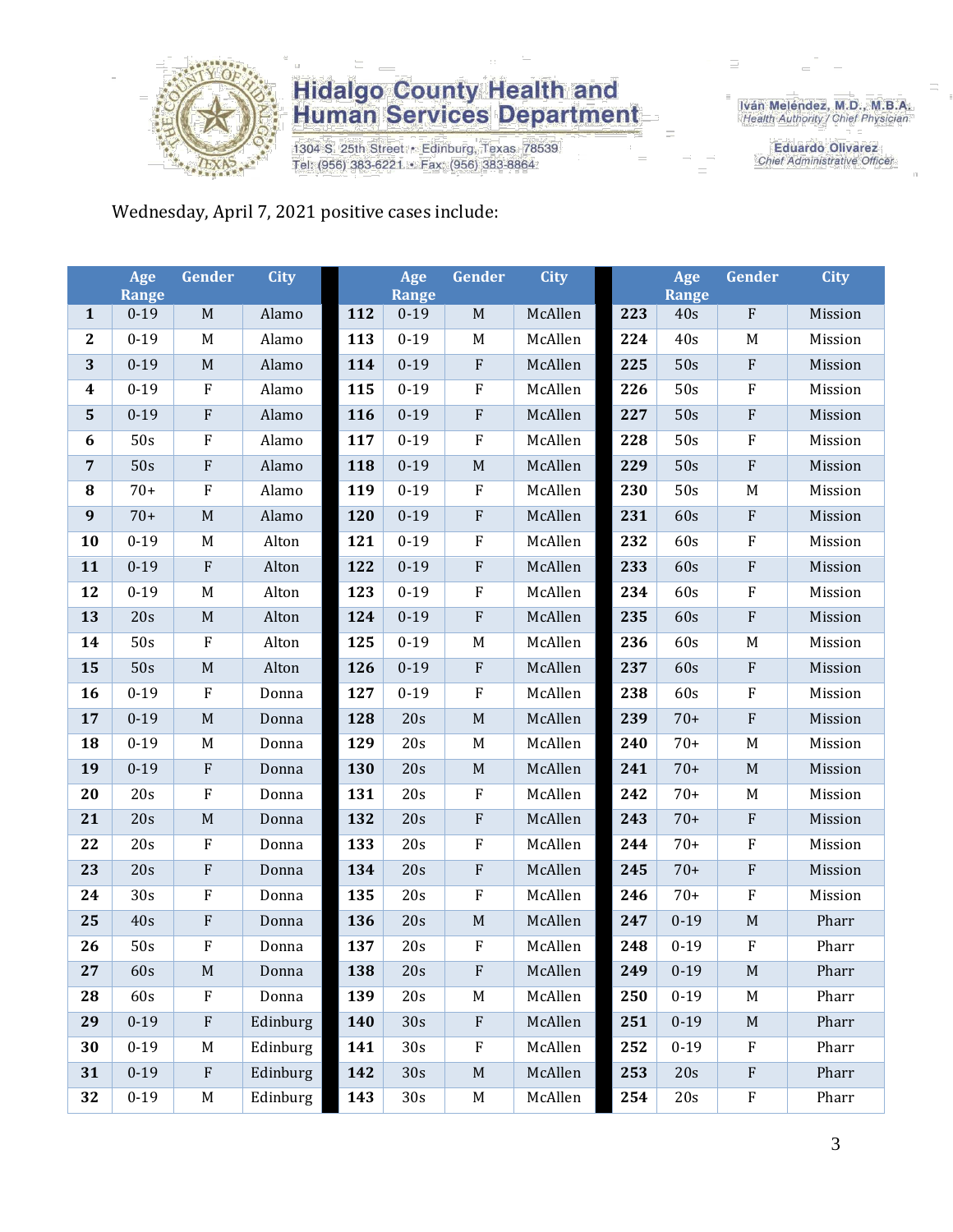

1304 S. 25th Street • Edinburg, Texas 78539<br>Tel: (956) 383-6221 • Fax: (956) 383-8864

Iván Meléndez, M.D., M.B.A.<br>Health Authority / Chief Physician

**Eduardo Olivarez** Chief Administrative Officer

| 33 | $0 - 19$ | $\mathbf M$               | Edinburg | 144 | 30s             | ${\bf F}$    | McAllen  | 255 | 20s      | $\mathbf M$               | Pharr       |
|----|----------|---------------------------|----------|-----|-----------------|--------------|----------|-----|----------|---------------------------|-------------|
| 34 | $0 - 19$ | M                         | Edinburg | 145 | 30 <sub>s</sub> | ${\bf F}$    | McAllen  | 256 | 20s      | M                         | Pharr       |
| 35 | $0 - 19$ | $\rm F$                   | Edinburg | 146 | 30s             | $\mathbf M$  | McAllen  | 257 | 20s      | $\mathbf M$               | Pharr       |
| 36 | $0 - 19$ | $\mathbf M$               | Edinburg | 147 | 30 <sub>s</sub> | ${\bf F}$    | McAllen  | 258 | 20s      | $\rm F$                   | Pharr       |
| 37 | $0 - 19$ | $\mathbf M$               | Edinburg | 148 | 40s             | ${\bf F}$    | McAllen  | 259 | 20s      | $\boldsymbol{\mathrm{F}}$ | Pharr       |
| 38 | $0 - 19$ | M                         | Edinburg | 149 | 40s             | M            | McAllen  | 260 | 20s      | M                         | Pharr       |
| 39 | $0 - 19$ | $\boldsymbol{\mathrm{F}}$ | Edinburg | 150 | 40s             | ${\bf F}$    | McAllen  | 261 | 20s      | $\mathbf M$               | Pharr       |
| 40 | $0 - 19$ | $\boldsymbol{\mathrm{F}}$ | Edinburg | 151 | 40s             | M            | McAllen  | 262 | 20s      | M                         | Pharr       |
| 41 | $0 - 19$ | $\mathbf M$               | Edinburg | 152 | 40s             | $\mathbf M$  | McAllen  | 263 | 30s      | ${\bf F}$                 | Pharr       |
| 42 | $0 - 19$ | $\rm F$                   | Edinburg | 153 | 40s             | M            | McAllen  | 264 | 30s      | F                         | Pharr       |
| 43 | $0 - 19$ | M                         | Edinburg | 154 | 40s             | $\mathbf M$  | McAllen  | 265 | 30s      | $\boldsymbol{\mathrm{F}}$ | Pharr       |
| 44 | $0 - 19$ | $\rm F$                   | Edinburg | 155 | 40s             | M            | McAllen  | 266 | 40s      | $\rm F$                   | Pharr       |
| 45 | $0 - 19$ | $\boldsymbol{\mathrm{F}}$ | Edinburg | 156 | 40s             | $\, {\bf F}$ | McAllen  | 267 | 40s      | $\mathbf M$               | Pharr       |
| 46 | 20s      | $\rm F$                   | Edinburg | 157 | 40s             | $\mathbf M$  | McAllen  | 268 | 40s      | M                         | Pharr       |
| 47 | 20s      | $\mathbf M$               | Edinburg | 158 | 40s             | $\mathbf M$  | McAllen  | 269 | 40s      | $\mathbf M$               | Pharr       |
| 48 | 20s      | ${\bf F}$                 | Edinburg | 159 | 40s             | ${\bf F}$    | McAllen  | 270 | 40s      | $\boldsymbol{\mathrm{F}}$ | Pharr       |
| 49 | 20s      | $\mathbf M$               | Edinburg | 160 | 50s             | ${\bf F}$    | McAllen  | 271 | 50s      | $\mathbf M$               | Pharr       |
| 50 | 20s      | M                         | Edinburg | 161 | 50s             | M            | McAllen  | 272 | 50s      | $\rm F$                   | Pharr       |
| 51 | 20s      | $\mathbf M$               | Edinburg | 162 | 50s             | ${\bf F}$    | McAllen  | 273 | 60s      | $\boldsymbol{\mathrm{F}}$ | Pharr       |
| 52 | 20s      | M                         | Edinburg | 163 | 50s             | M            | McAllen  | 274 | 60s      | M                         | Pharr       |
| 53 | 20s      | $\rm F$                   | Edinburg | 164 | 50s             | $\mathbf M$  | McAllen  | 275 | 60s      | $\boldsymbol{\mathrm{F}}$ | Pharr       |
| 54 | 20s      | $\mathbf M$               | Edinburg | 165 | 50s             | ${\bf F}$    | McAllen  | 276 | 60s      | M                         | Pharr       |
| 55 | 20s      | $\boldsymbol{\mathrm{F}}$ | Edinburg | 166 | 50s             | ${\bf F}$    | McAllen  | 277 | 60s      | $\boldsymbol{\mathrm{F}}$ | Pharr       |
| 56 | 20s      | ${\bf F}$                 | Edinburg | 167 | 50s             | $\mathbf M$  | McAllen  | 278 | $70+$    | M                         | Pharr       |
| 57 | 20s      | $\mathbf M$               | Edinburg | 168 | 50s             | $\mathbf M$  | McAllen  | 279 | $0 - 19$ | $\boldsymbol{\mathrm{F}}$ | San Juan    |
| 58 | 20s      | ${\bf F}$                 | Edinburg | 169 | 60s             | F            | McAllen  | 280 | 20s      | M                         | San Juan    |
| 59 | 20s      | $\mathbf M$               | Edinburg | 170 | 60s             | $\mathbf M$  | McAllen  | 281 | 20s      | $\boldsymbol{\mathrm{F}}$ | San Juan    |
| 60 | 20s      | ${\bf F}$                 | Edinburg | 171 | 60s             | ${\bf F}$    | McAllen  | 282 | 20s      | $\rm F$                   | San Juan    |
| 61 | 20s      | $\rm F$                   | Edinburg | 172 | 60s             | $\mathbf M$  | McAllen  | 283 | 20s      | $\mathbf M$               | San Juan    |
| 62 | 20s      | M                         | Edinburg | 173 | 60s             | M            | McAllen  | 284 | 20s      | F                         | San Juan    |
| 63 | 20s      | ${\bf F}$                 | Edinburg | 174 | 60s             | $\mathbf M$  | McAllen  | 285 | 30s      | ${\bf F}$                 | San Juan    |
| 64 | 20s      | $\rm F$                   | Edinburg | 175 | 60s             | ${\bf F}$    | McAllen  | 286 | 30s      | M                         | San Juan    |
| 65 | 20s      | $\mathbf M$               | Edinburg | 176 | $70+$           | $\mathbf M$  | McAllen  | 287 | 40s      | ${\bf F}$                 | San Juan    |
| 66 | 20s      | $\boldsymbol{\mathrm{F}}$ | Edinburg | 177 | $70+$           | ${\bf F}$    | McAllen  | 288 | 50s      | M                         | San Juan    |
| 67 | 30s      | M                         | Edinburg | 178 | $70+$           | $\mathbf M$  | McAllen  | 289 | $0 - 19$ | M                         | Undisclosed |
| 68 | 30s      | ${\bf F}$                 | Edinburg | 179 | $0 - 19$        | ${\bf F}$    | Mercedes | 290 | $0 - 19$ | M                         | Undisclosed |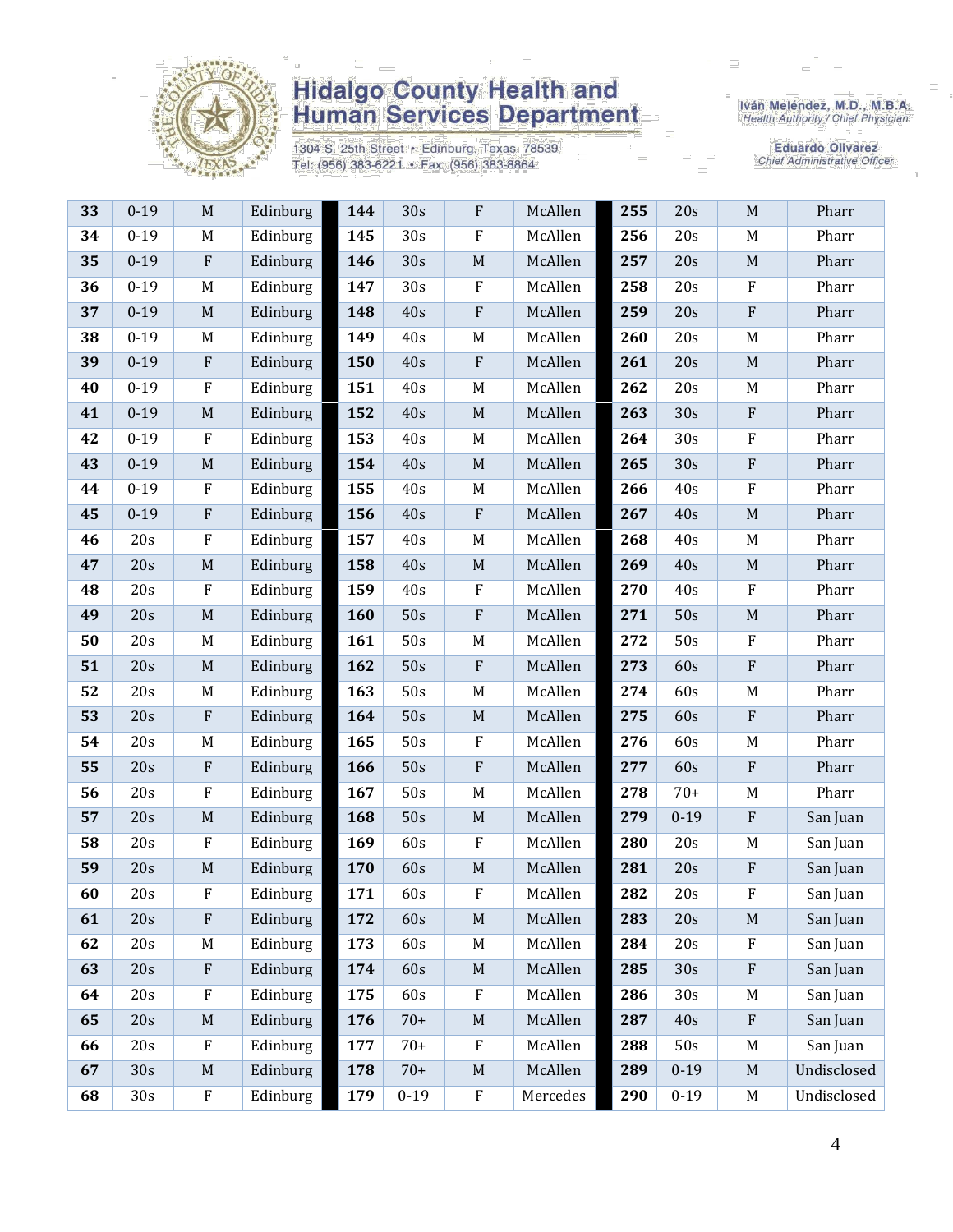

1304 S. 25th Street • Edinburg, Texas 78539<br>Tel: (956) 383-6221 • Fax: (956) 383-8864

Iván Meléndez, M.D., M.B.A.<br>Health Authority / Chief Physician

**Eduardo Olivarez** Chief Administrative Officer

| 69  | 30s | M                         | Edinburg | 180 | 20s      | $\rm F$     | Mercedes | 291 | $0 - 19$ | ${\bf F}$    | Undisclosed |
|-----|-----|---------------------------|----------|-----|----------|-------------|----------|-----|----------|--------------|-------------|
| 70  | 30s | M                         | Edinburg | 181 | 20s      | $\rm F$     | Mercedes | 292 | 20s      | M            | Undisclosed |
| 71  | 30s | $\rm F$                   | Edinburg | 182 | 40s      | $\rm F$     | Mercedes | 293 | 20s      | ${\bf F}$    | Undisclosed |
| 72  | 30s | M                         | Edinburg | 183 | 50s      | $\mathbf M$ | Mercedes | 294 | 20s      | ${\bf F}$    | Undisclosed |
| 73  | 30s | $\mathbf M$               | Edinburg | 184 | 50s      | $\mathbf M$ | Mercedes | 295 | 20s      | M            | Undisclosed |
| 74  | 30s | $\rm F$                   | Edinburg | 185 | 60s      | $\rm F$     | Mercedes | 296 | 20s      | ${\bf F}$    | Undisclosed |
| 75  | 30s | $\mathbf M$               | Edinburg | 186 | $0 - 19$ | $\mathbf M$ | Mission  | 297 | 30s      | $\mathbf M$  | Undisclosed |
| 76  | 30s | $\rm F$                   | Edinburg | 187 | $0 - 19$ | M           | Mission  | 298 | 30s      | $\mathbf{F}$ | Undisclosed |
| 77  | 30s | $\boldsymbol{\mathrm{F}}$ | Edinburg | 188 | $0 - 19$ | $\rm F$     | Mission  | 299 | 30s      | $\mathbf M$  | Undisclosed |
| 78  | 40s | M                         | Edinburg | 189 | $0 - 19$ | $\mathbf F$ | Mission  | 300 | 30s      | $\mathbf{F}$ | Undisclosed |
| 79  | 40s | $\mathbf M$               | Edinburg | 190 | $0 - 19$ | $\rm F$     | Mission  | 301 | 40s      | ${\bf F}$    | Undisclosed |
| 80  | 40s | $M_{\odot}$               | Edinburg | 191 | $0 - 19$ | M           | Mission  | 302 | 40s      | M            | Undisclosed |
| 81  | 40s | M                         | Edinburg | 192 | $0 - 19$ | $\rm F$     | Mission  | 303 | 40s      | ${\bf F}$    | Undisclosed |
| 82  | 40s | M                         | Edinburg | 193 | $0 - 19$ | $\rm F$     | Mission  | 304 | 40s      | ${\bf F}$    | Undisclosed |
| 83  | 40s | $\mathbf M$               | Edinburg | 194 | $0 - 19$ | $\rm F$     | Mission  | 305 | 40s      | $\mathbf M$  | Undisclosed |
| 84  | 40s | ${\bf F}$                 | Edinburg | 195 | $0 - 19$ | $\rm F$     | Mission  | 306 | 40s      | ${\bf F}$    | Undisclosed |
| 85  | 40s | M                         | Edinburg | 196 | $0 - 19$ | $\mathbf M$ | Mission  | 307 | 40s      | $\mathbf M$  | Undisclosed |
| 86  | 40s | $\rm F$                   | Edinburg | 197 | $0 - 19$ | $\rm F$     | Mission  | 308 | 40s      | $M_{\odot}$  | Undisclosed |
| 87  | 40s | ${\bf F}$                 | Edinburg | 198 | 20s      | $\mathbf M$ | Mission  | 309 | 40s      | $\mathbf M$  | Undisclosed |
| 88  | 40s | M                         | Edinburg | 199 | 20s      | $\rm F$     | Mission  | 310 | 50s      | $\mathbf{F}$ | Undisclosed |
| 89  | 50s | M                         | Edinburg | 200 | 20s      | $\rm F$     | Mission  | 311 | 50s      | ${\bf F}$    | Undisclosed |
| 90  | 50s | $\rm F$                   | Edinburg | 201 | 20s      | M           | Mission  | 312 | 60s      | ${\bf F}$    | Undisclosed |
| 91  | 50s | ${\bf F}$                 | Edinburg | 202 | 20s      | $\rm F$     | Mission  | 313 | 60s      | ${\bf F}$    | Undisclosed |
| 92  | 50s | M                         | Edinburg | 203 | 30s      | $\mathbf F$ | Mission  | 314 | 60s      | M            | Undisclosed |
| 93  | 50s | M                         | Edinburg | 204 | 30s      | $\rm F$     | Mission  | 315 | $70+$    | ${\bf F}$    | Undisclosed |
| 94  | 50s | M                         | Edinburg | 205 | 30s      | $\rm F$     | Mission  | 316 | $70+$    | ${\bf F}$    | Undisclosed |
| 95  | 50s | $\mathbf M$               | Edinburg | 206 | 30s      | $\rm F$     | Mission  | 317 | $70+$    | M            | Undisclosed |
| 96  | 50s | F                         | Edinburg | 207 | 30s      | M           | Mission  | 318 | $0 - 19$ | M            | Weslaco     |
| 97  | 50s | $\mathbf{F}$              | Edinburg | 208 | 30s      | $\mathbf M$ | Mission  | 319 | $0 - 19$ | $\mathbf M$  | Weslaco     |
| 98  | 50s | M                         | Edinburg | 209 | 30s      | ${\bf F}$   | Mission  | 320 | 20s      | M            | Weslaco     |
| 99  | 50s | $\rm F$                   | Edinburg | 210 | 30s      | $\rm F$     | Mission  | 321 | 20s      | $\mathbf M$  | Weslaco     |
| 100 | 50s | $\rm F$                   | Edinburg | 211 | 40s      | M           | Mission  | 322 | 30s      | M            | Weslaco     |
| 101 | 60s | M                         | Edinburg | 212 | 40s      | $\rm F$     | Mission  | 323 | 30s      | $\mathbf M$  | Weslaco     |
| 102 | 60s | $\mathbf F$               | Edinburg | 213 | 40s      | $\rm F$     | Mission  | 324 | 30s      | F            | Weslaco     |
| 103 | 60s | $\mathbf M$               | Edinburg | 214 | 40s      | $\rm F$     | Mission  | 325 | 30s      | ${\bf F}$    | Weslaco     |
| 104 | 60s | $\rm F$                   | Edinburg | 215 | 40s      | M           | Mission  | 326 | 40s      | ${\bf F}$    | Weslaco     |